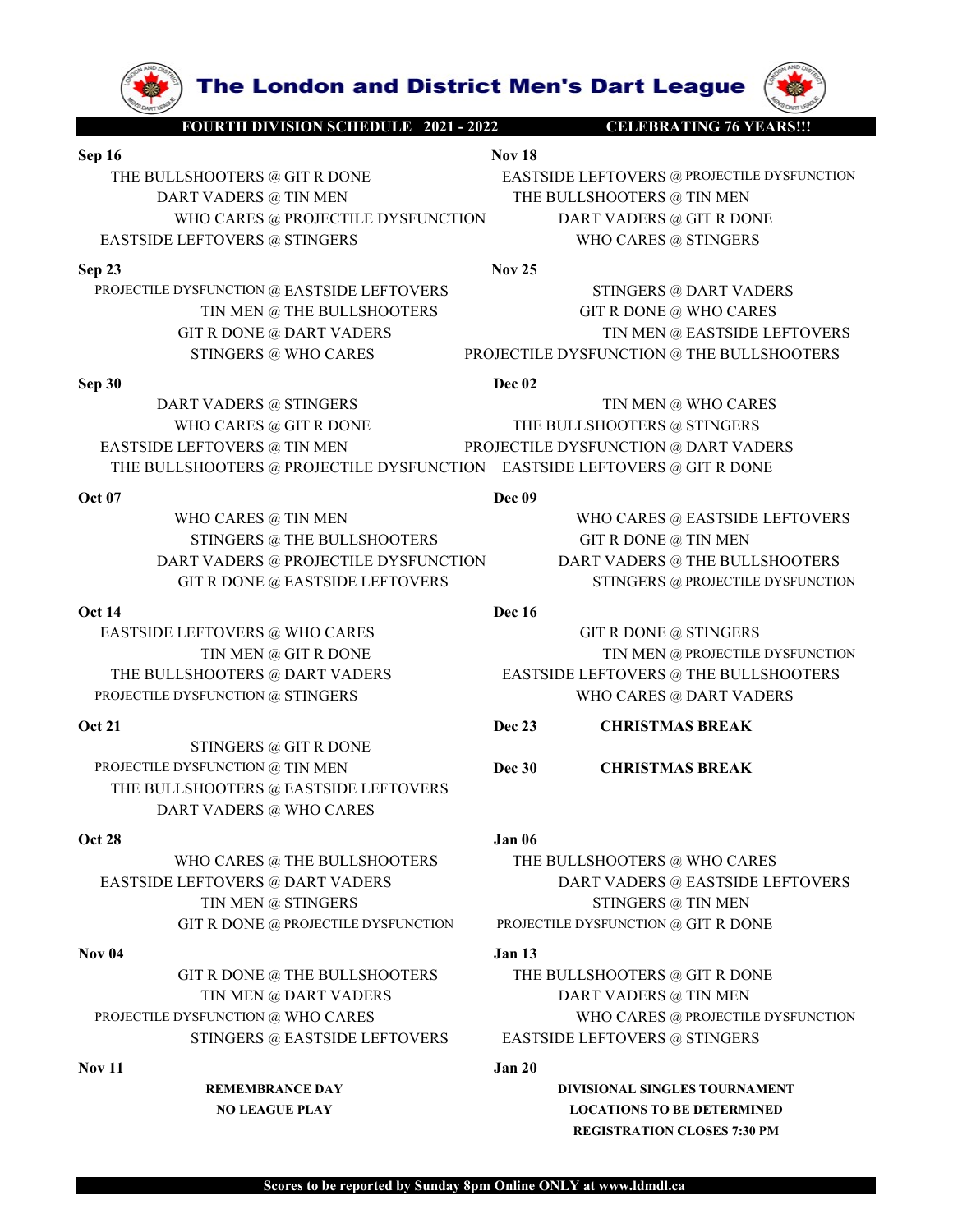

Feb 24 Apr 28 STINGERS @ WHO CARES **APPORTUATIVES @ STINGERS @ STINGERS WHO CARES WERTSIDE LEFTOVERS (STIT R DONE @ GIT R DONE @ WHO CARES THE RULLSHOOTERS GIT R DONE CARES GIT R DONE CARES GIT R DONE CARES GIT R DONE CARES GIT R DONE** DART VADERS @ ISTINGERS @ DART VADERS @ DART VADERS @ DART VADERS & THE BULLSHOOTERS @ THE BULLSHOOTERS @ THE BULLSHOOTERS @ THE BULLSHOOTERS @ THE BULLSHOOTERS @ THE BULLSHOOTERS @ THE BULLSHOOTERS @ THE BULLSHOOTERS @ TH

EASTSIDE LEFTOVERS @ TIN MEN (THE BULLSHOOTERS & THE BULLSHOOTERS PROBECTILE DYSPUNCTION FROM THE BULLSHOOTERS PART VADERS & TIN ISLES (THE BULLSHOOTERS PART VADERS AND STINGERS PART VADERS AND CARES (THE BULLSHOOTERS CIT FROGENS @ TIN MEN (MEDULISHOOTERS @ THE BULLSHOOTERS @ THE BULLSHOOTERS @ THE BULLSHOOTERS @ THE BULLSHOOTERS @ TRINGERS @ TRINGERS GITR DONE **ADVISE AND MELLISHOOTERS AND MELLISHOOTERS AND MELVISHOOTERS AND SECTION** 

DART VADERS @ ROBETILE PYSTENCTION<br>
FOR DATE DONE ASSESSIBLE LEFTOVERS<br>
FOR DATE DONE ASSESSIBLE LEFTOVERS<br>
MARK-UP NGUITFOR<br>
MARK-UP NGUITFOR<br>
MARK-UP NGUITFOR<br>
MARK-UP NGUITFOR<br>
MARK-UP NGUITFOR<br>
MARK-UP NGUITFOR<br>
MARK-U WHO CARES @ THE BULLSHOOTERS SCHEDULED TOURNAMENT CANCELLED EASTSIDE LEFTOVERS @ DART VADERS MAKE-UP NIGHT FOR TIN MEN @ STINGERS PLAY SCHEDULED FOR JAN 27/22 GIT R DONE @ PROJECTILE DYSFUNCTION **EXAMPLE SERVER AND METALLISHOTENS**<br>
THE BULLSHOTENS @ GIT R DONE<br>
THE BULLSHOTENS @ DART VADERS<br>
PRODECTILE DYSFUNCTION @ STINGTES<br>
PRODECTILE DYSFUNCTION @ STINGTES<br>
APOX<br>
STINGTES @ OR TWO CARES WHO CARES WHO CARES WER THE BULLESHOOTERS (THE RULESHOOTERS MART VADERS INTERNETING WARDEN THE RULESHOOTERS (THE RULESHOOTERS SCIENTIF DISTRICTIVERS (THE RULESHOOTERS PRODUCTIES ON THE BULLESHOOTERS PRODUCTIES PRODUCTIES (THE RULESHOOTERS ON THE

# Mar 17

GIT R DONE @ THE BULLSHOOTERS May 26 TIN MEN @ DART VADERS **ANNUAL GENERAL MEETING** STINGERS @ EASTSIDE LEFTOVERS DOORS CLOSE AT 8PM

SCHEDULED TOURNAMENT CANCELLED ANNUAL BANQUET MAKE-UP NIGHT FOR **HELLENIC CENTRE - 4 PM** PLAY SCHEDULED FOR JAN 13/22 SEMI-FORMAL

**The London and District Men's Dart League**<br>
FOURTH DIVISION SCHEDULE 2021 - 2022<br>
Mar 31<br>
YSFUNCTION @ EASTSIDE LEFTOVERS<br>
TIN MEN @ THE BULLSHOOTERS<br>
GIT R DONE @ DART VADERS<br>
BART VADERS @ GIT R DONE **The London and District Men's Dart League (NAME)**<br>
FOURTH DIVISION SCHEDULE 2021 - 2022<br>
Mar 31<br>
PROECTILE DYSFUNCTION @ EASTSIDE LEFTOVERS (RASTSIDE LEFTOVERS @ PROJECTILE DYSFUNCTION<br>
TIN MEN @ THE BULLSHOOTERS (TIN MEN **PROJECTILE DYSFUNCTION @ EASTSIDE LEFTOVERS**<br> **PROJECTILE DYSFUNCTION @ EASTSIDE LEFTOVERS**<br>
TRIMEN @ THE BULLSHOOTERS<br>
TRIMEN @ THE BULLSHOOTERS<br>
TRIMEN @ THE BULLSHOOTERS<br>
STINGERS @ WHO CARES<br> **PROJECTILE DYSFUNCTION**<br> TIN MEN @ THE BULLSHOOTERS THE BULLSHOOTERS @ TIN MEN TRIMERS @ GIT R DONE **COLUMBER WARTER WARTER OF A REAL PROPERTY OF A REAL PROPERTY OF A REAL PROPERTY OF A REAL PROPERTY OF A REAL PROPERTY OF A REAL PROPERTY OF A REAL PROPERTY OF A REAL PROPERTY OF A REAL PROPERTY OF A R The London and District Men's Dart League**<br>
SEUNCTION @ EASTSIDE LEFTOVERS<br>
SEUNCTION @ EASTSIDE LEFTOVERS<br>
TIN MEN @ THE BULLSHOOTERS<br>
TIN MEN @ THE BULLSHOOTERS<br>
STINGERS @ WHO CARES<br>
STINGERS @ STINGERS<br>
HO CARES @ STI **FROECILE DYSENCED CONTROLLER SECURED AND EXERCISE OF CHARGES CONSUMER SECURED AND DETERMINISTIC SECURED AND DETERMINISTIC SECURED AND DRIVING THE BULLSHOOTERS (TRIADERS CONSUMER SECURED AND DRIVING THE BULLSHOOTERS CONSUM EXERCISE THE LONG OF ALS CONSULTER CONSULTS AND THE BULLSHOOTERS ARE ULLSHOOTERS WHO CARES WHO CARES WELLSHOOTERS WAS DART VADERS GENERAL STINGERS AND STINGERS WHO CARES STINGERS WHO CARES STINGERS WHO CARES STINGERS WHO The London and District Men's Dart League (WARES)**<br>
Not CARES MANUAL AND THE BULLSHOOTERS THE BULLSHOOTERS (TRING TO CARES WHO CARES GIT R DONE GART VADERS<br>
THE BULLSHOOTERS THE BULLSHOOTERS GIT R DONE GIT R DONE GIT R D **EXTREMELT AND THE BULLSHOOTERS @ TIN MEN**<br>
TRIVER EASTSIDE LEFTOVERS **a** probectile dyserversion of RASTSIDE LEFTOVERS and the BULLSHOOTERS of TRIVERS of TRIVERS of TRIVERS and the BULLSHOOTERS of TRIVERS **a** probectile **THE BULLSHOOTERS @ THE BULLSHOOTERS PROJECTILE DYSFUNCTION PROJECTIVE PROJECTIVE PROJECTIVE PROJECTIVE PROJECTION PROJECTIVE PROJECTIVE PROJECTION PROJECTION PROJECTIVE PROJECTION PROJECTION PROJECTION PROJECTION PROJECT EXECUTE DRIVERS AND SERVE AND SERVE AND SERVE AND SERVE AND SERVE AND SERVE AND SERVE AND SERVE AND SERVE AND SERVE AND SERVE AND SERVE AND SERVE AND SERVE AND SERVE AND SERVE AND SERVE AND SERVE AND SERVE AND SERVE AND S The London and District Men's Dart League Tourin Division Schedule 2021-2022 CELEBRATING 76 YEARSHIP DIVISION @ FASTSIDE LEFTOVERS MAT VIDERS @ PRODECILE DYSEVICTION TIN MEN @ THE BULLSHOOTERS WHO CARES @ TIN MEN WHO CARE THE LONG CONTROLLIST STATE CONTROLLIST AND THE SECTION CONTROLLIST CONTROLLIST CONTROLLIST CONTROLLIST CONTROLLIST CONTROLLIST CONTROLLIST CONTROLLIST CONTROLLIST CONTROLLIST CONTROLLIST CONTROLLIST CONTROLLIST CONTROLLIS THE LONGON AND EXECTIVERS** WHO CARES (TRIMPLE TO NORMALLY CONNECTIVE ASSESS)<br>
TRIMENT RESEARCT TO THE BULLSHOOTERS (TRIMPLE SUPPRESS (TRIMPLE SUPPRESS (TRIMPLE SUPPRESS (TRIMPLE SUPPRESS (TRIMPLE SUPPRESS (TRIMPLE SUPPRE **FOLD AND THE BULLSHOOTERS**<br>
FRODETILE DYSERVATION & EASTSIDE LEFTOVERS<br>
THE BULLSHOOTERS<br>
THE BULLSHOOTERS (EXECUTE DYSERVATION (THE DOWNER SERVATION OF THE BULLSHOOTERS (THE BULLSHOOTERS (G TIN NEN<br>
THE BULLSHOOTERS (G

THE BULLSHOOTERS (APT OF THE BULLSHOOTERS CORES TO CARES THE BULLSHOOTERS (CORES APT A DONE THE BULLSHOOTERS CORES (APT A DONE THE BULLSHOOTERS CORES ARROLD THE BULLSHOOTER CORES (APT A DONE THE BULLSHOOTERS CORES CORES C THE BULLSHOOTERS @ DART VADERS EASTSIDE LEFTOVERS @ THE BULLSHOOTERS

STINGERS @ THE BULLSHOOTERS THE BULLSHOOTERS @ STINGERS

SCHEDULED TOURNAMENT CANCELLED WHO CARES @ EASTSIDE LEFTOVERS MAKE-UP NIGHT FOR GIT R DONE @ TIN MEN PLAY SCHEDULED FOR JAN 6/22 DART VADERS @ THE BULLSHOOTERS FIOVERS @ FROMETILE DYSPUNCTION<br>HOOTERS @ TIN MEN<br>T VADERS @ GIT R DONE<br>STINGERS @ DART VADERS<br>STINGERS @ DART VADERS<br>STINGERS @ DART VADERS<br>STINGERS @ THE BULLSHOOTERS<br>FUNCTION @ THE BULLSHOOTERS<br>FIOOTERS @ GIT R DONE<br>HOO

HOOTERS @ TRUSTENDINGERS **APTIMERES APTIMERS APTIMERS**<br>
STINGERS @ THE BULLSHOOTERS<br>
THE BULLSHOOTERS @ STINGERS<br>
TVADERS @ THE BULLSHOOTERS<br>
TVADERS @ PROBECILED TOURNAMENT CANCELLED<br>
TOURNAMENT CANCELLED<br>
MAKE-UP NIGHT F WHO CARES @ THE BULLSHOOTERS @ THE BULLSHOOTERS @ THE BULLSHOOTERS @ THE BULLSHOOTERS @ THE EVELUT ONEN WARE UNIT ONE AND THE SULL SHOOTERS WAS USED AND THE BULLSHOOTERS STINGERS WAS USED FOR A STRIP ON THE SULL SHOOTERS S WHO CARES @ TIN MEN @ WHO CARES TINGERS @ THE BULLSHOOTERS THE BULLSHOOTERS CIT R DONE (MATER VADERS CIT R DONE AND THE BULLSHOOTERS CONE CHANNEL AND CARES CONFIGURATION CONES AND CARES CONFIGURATION CONTINUES AND CARES C

(no jeans, shorts, tank tops)

Scores to be reported by Sunday 8pm Online ONLY at www.ldmdl.ca